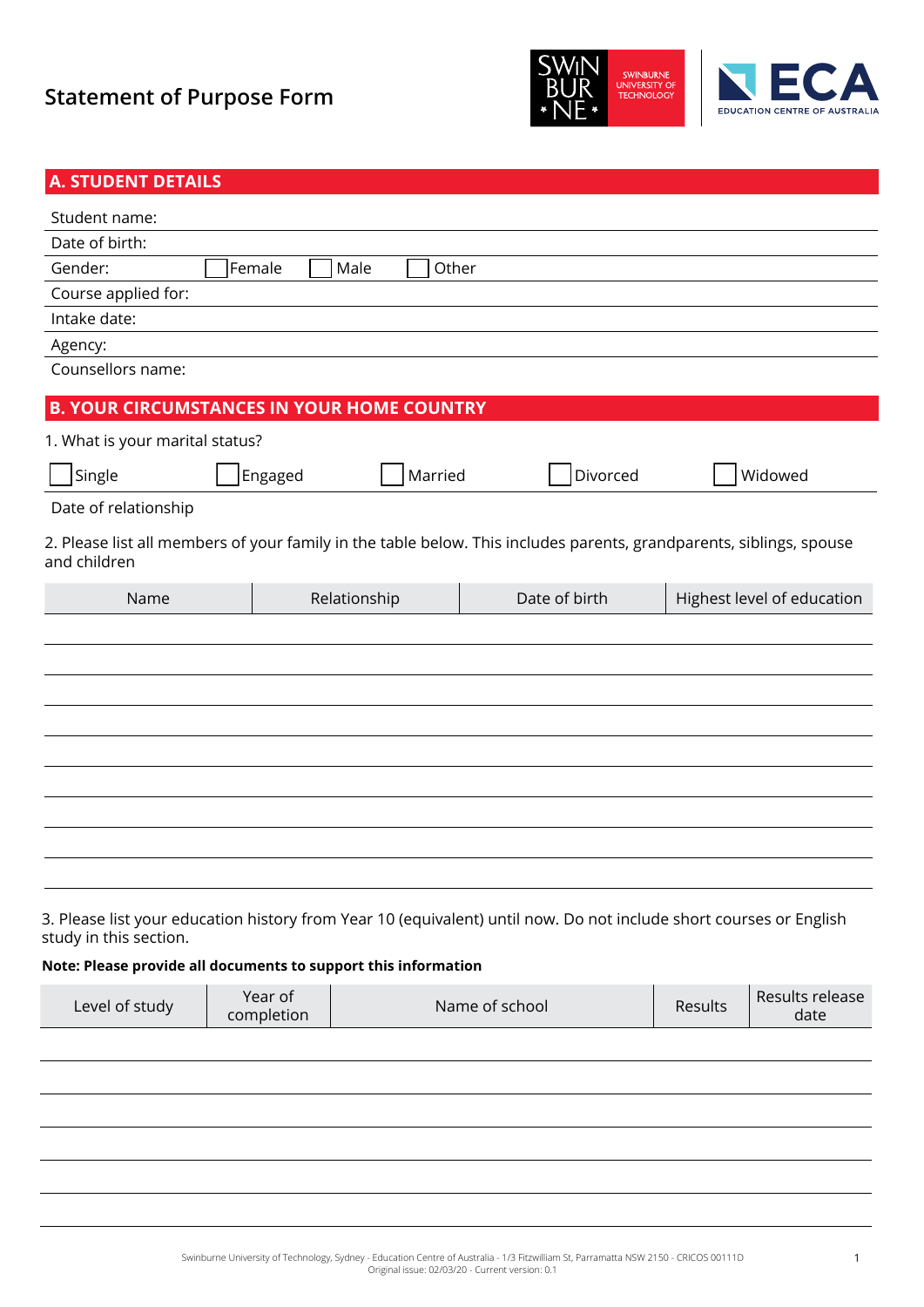

4. Please list your activities since you completed your studies. This can be anything you have been doing since you finished studying other than working. If you do not have any information to provide here, write NA in the first field.

| Activity | Start | Finish |
|----------|-------|--------|
|          |       |        |
|          |       |        |
|          |       |        |
|          |       |        |

5. If you have been working, please list your work history below. If you do not have any information to provide here, write NA in the first field.

#### **Note: You may be asked to provide genuine supporting documents. If you cannot provide supporting documents, do not list employment here.**

| Company | Start date | End date | Role | Salary |
|---------|------------|----------|------|--------|
|         |            |          |      |        |
|         |            |          |      |        |
|         |            |          |      |        |
|         |            |          |      |        |
|         |            |          |      |        |
|         |            |          |      |        |

#### 6. If you have gaps of more than 12 months, what have you been doing?

#### **Note: This question should only be answered if there are gaps of more than 12 months after answering questions 3, 4 and 5. If no, write NA**

7. When did you decide to undertake further study?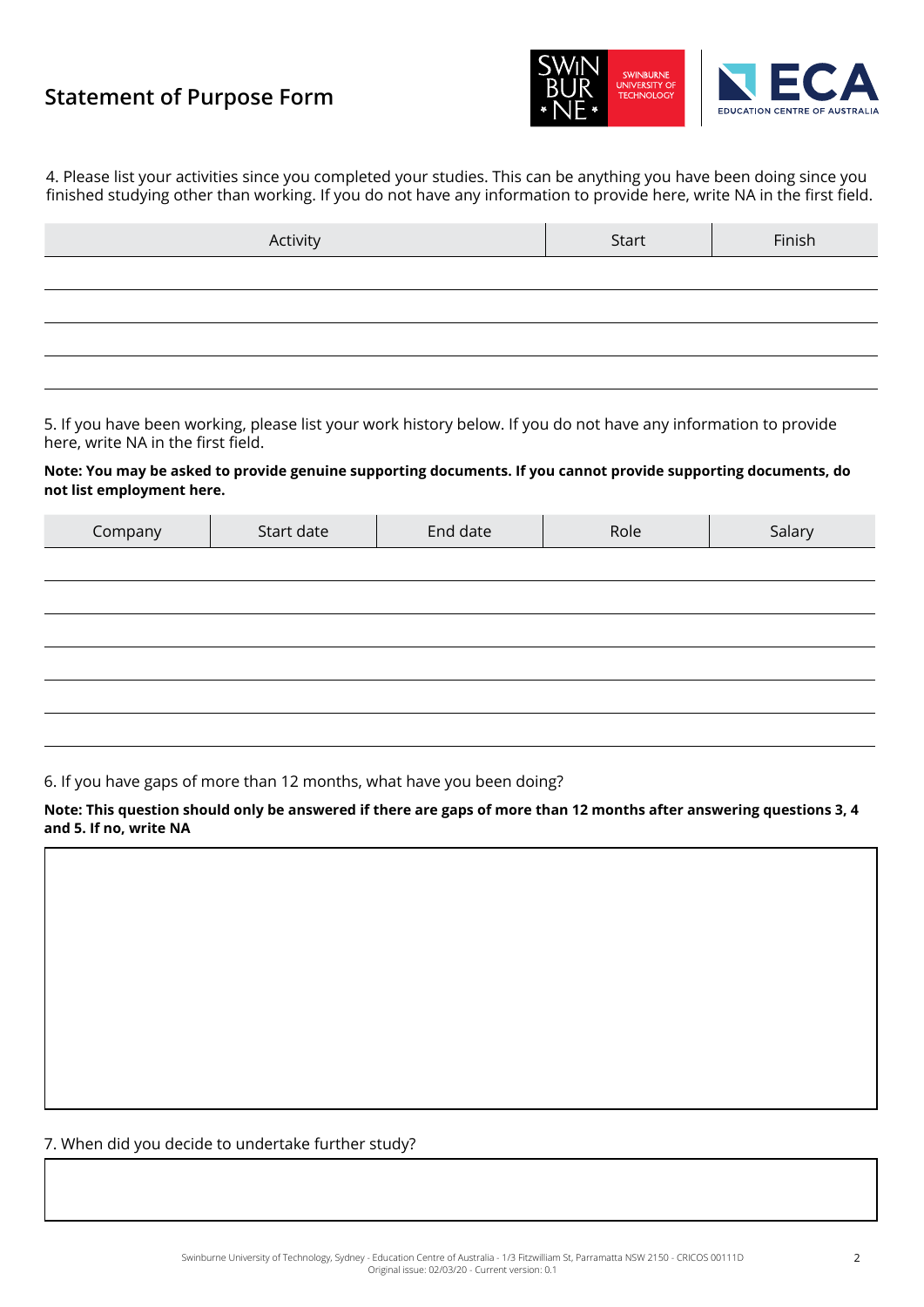



8. Why did you decide to undertake further study?

9. How did you research your study options in your home country?

10. What did you learn about your study options in your home country?

11. Why did you decide not to study in your home country?

### 12. What are your ties to your home country? Please include any family, financial or community ties in this answer.

| 13. Do you have military service commitments?     YES     NO |                                      |  |
|--------------------------------------------------------------|--------------------------------------|--|
| 14. Do you have any criminal history?                        | $\sqrt{1 + 2}$ YES $\sqrt{1 + 2}$ NO |  |

### **C. YOUR POTENTIAL CIRCUMSTANCES IN AUSTRALIA**

15. If you are married, what will your spouse do while you are in Australia? If you do not have any information to provide here, write NA.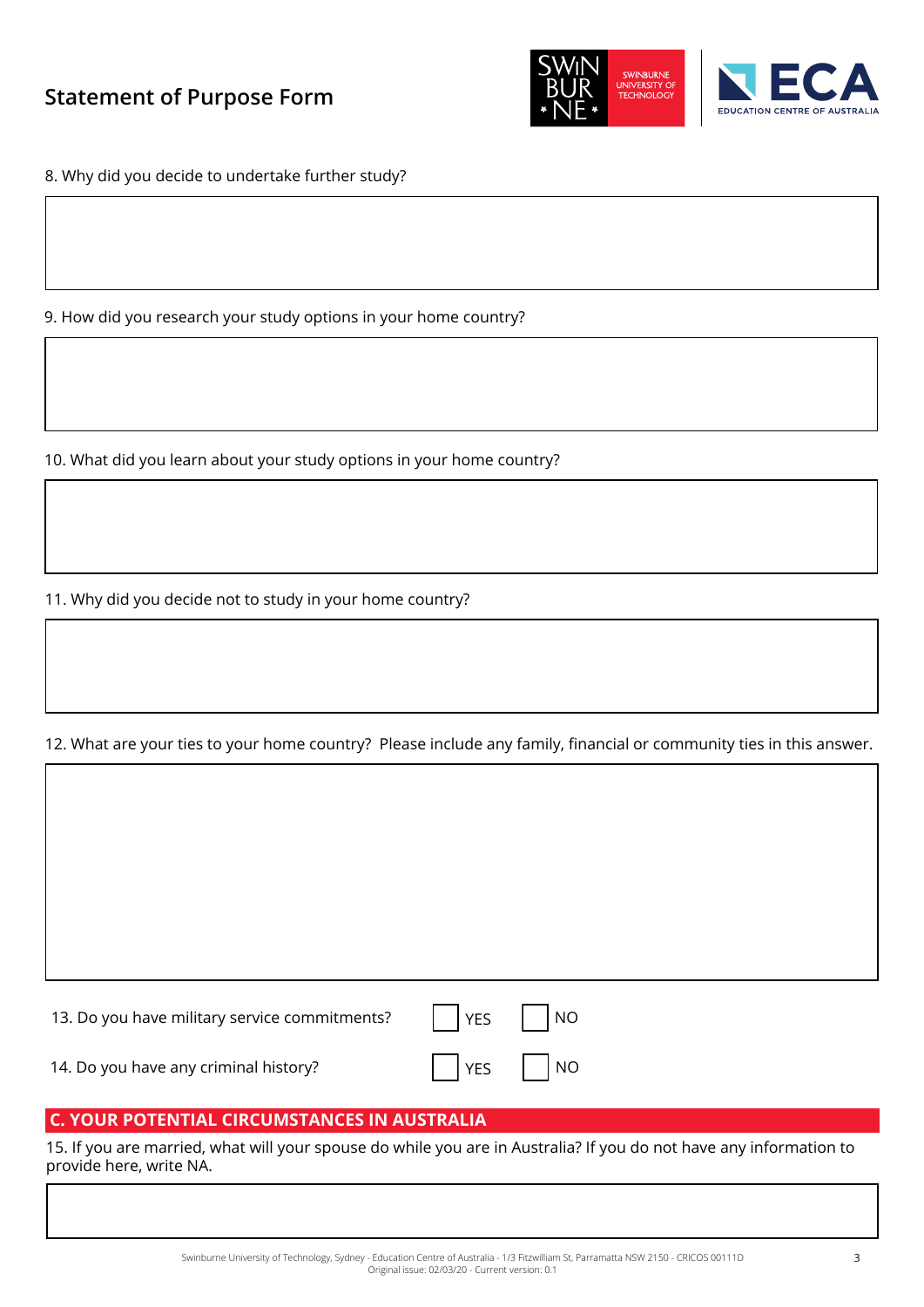

16. If you have children, what will they do while you are in Australia? If you do not have any information to provide here, write NA

17. Other than Australia, what countries did you research before you decided to study in Australia?

| Country: |  |
|----------|--|
| Country: |  |
| Country: |  |
| Country: |  |
|          |  |

18. How did you research these countries?

19. What did you learn about these countries?

20. How did you research Australia?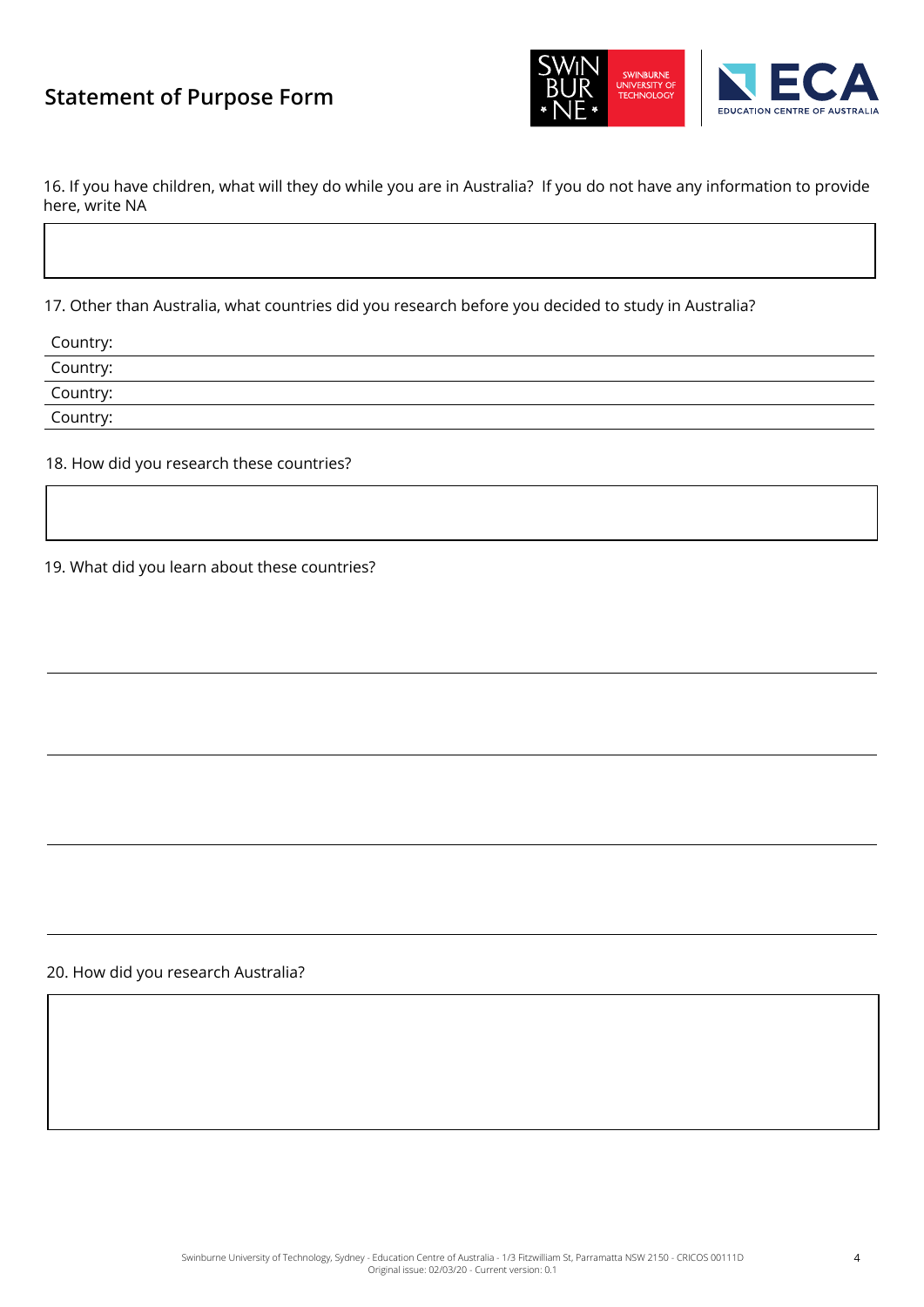



#### 21. What did you learn about Australia during your research?

#### 22. Why did you choose Australia?

#### 23. Which providers did you apply to in Australia?

| Provider | Course name | Did you receive an offer? |
|----------|-------------|---------------------------|
|          |             |                           |
|          |             |                           |
|          |             |                           |
|          |             |                           |

#### 24. How did you research ECA?

25. Why did you choose this provider?

26. Which course will you be studying?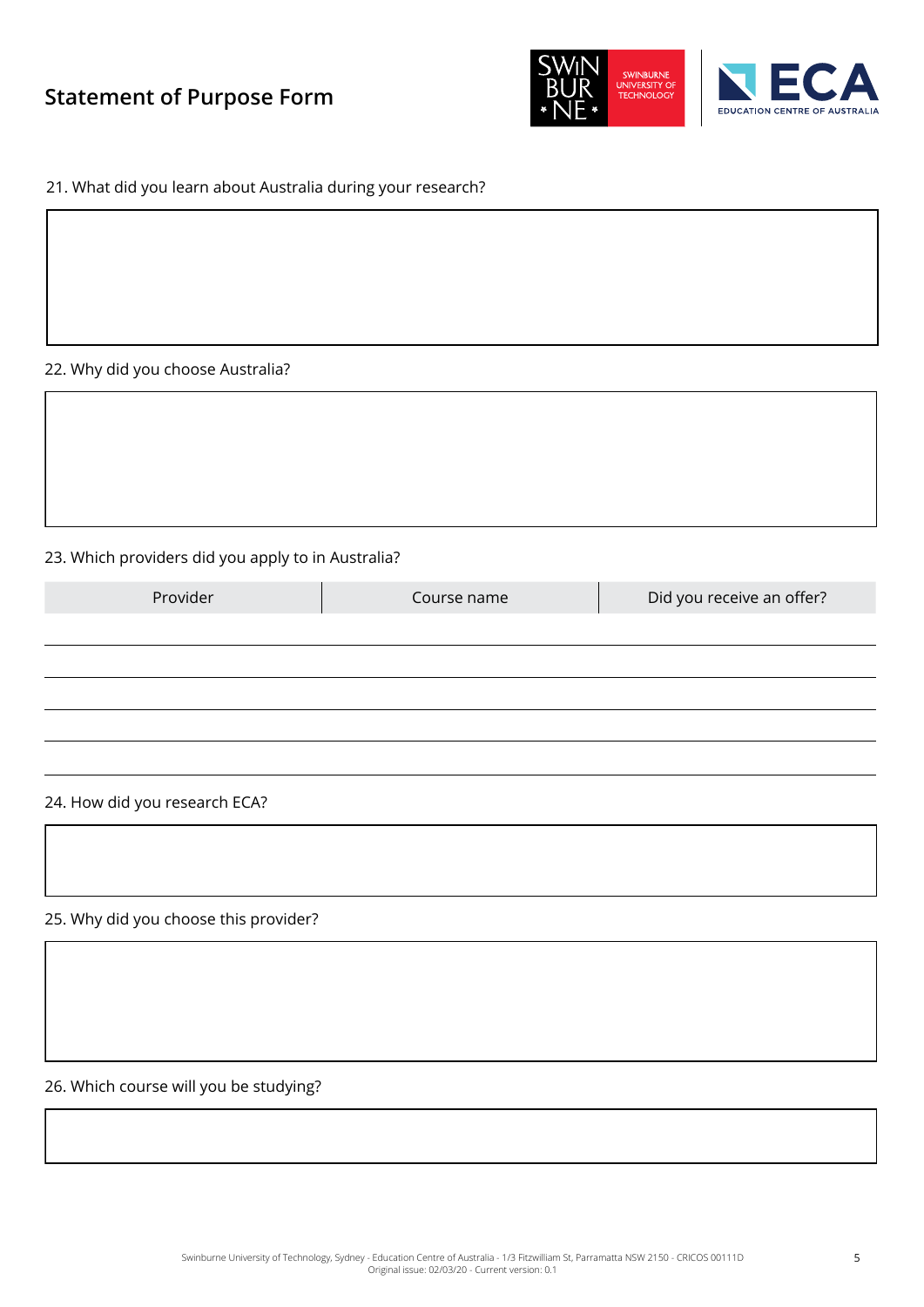



27. Why did you choose this course?

| 28. Which 3 subjects interest you the most?                                                                                       |              |                                        |             |                        |
|-----------------------------------------------------------------------------------------------------------------------------------|--------------|----------------------------------------|-------------|------------------------|
| Subject name                                                                                                                      |              | What interests you about this subject? |             |                        |
|                                                                                                                                   |              |                                        |             |                        |
|                                                                                                                                   |              |                                        |             |                        |
| 29. What city will you study in?                                                                                                  | Sydney       |                                        |             |                        |
| 30. Why did you choose this city?                                                                                                 |              |                                        |             |                        |
|                                                                                                                                   |              |                                        |             |                        |
| 31. List the family living in Australia and the city the live in. If you do not have any information to provide here,<br>write NA |              |                                        |             |                        |
| Name                                                                                                                              | Relationship | City they live in                      |             | What visa are they on? |
| 32. Where will you live while you are studying?                                                                                   |              |                                        |             |                        |
|                                                                                                                                   |              |                                        |             |                        |
| <b>D. VISA HISTORY</b>                                                                                                            |              |                                        |             |                        |
| 33. Please list your visa history below:                                                                                          |              |                                        |             |                        |
| Country                                                                                                                           | Visa type    |                                        | Visa status | Year                   |
|                                                                                                                                   |              |                                        |             |                        |
|                                                                                                                                   |              |                                        |             |                        |
|                                                                                                                                   |              |                                        |             |                        |
|                                                                                                                                   |              |                                        |             |                        |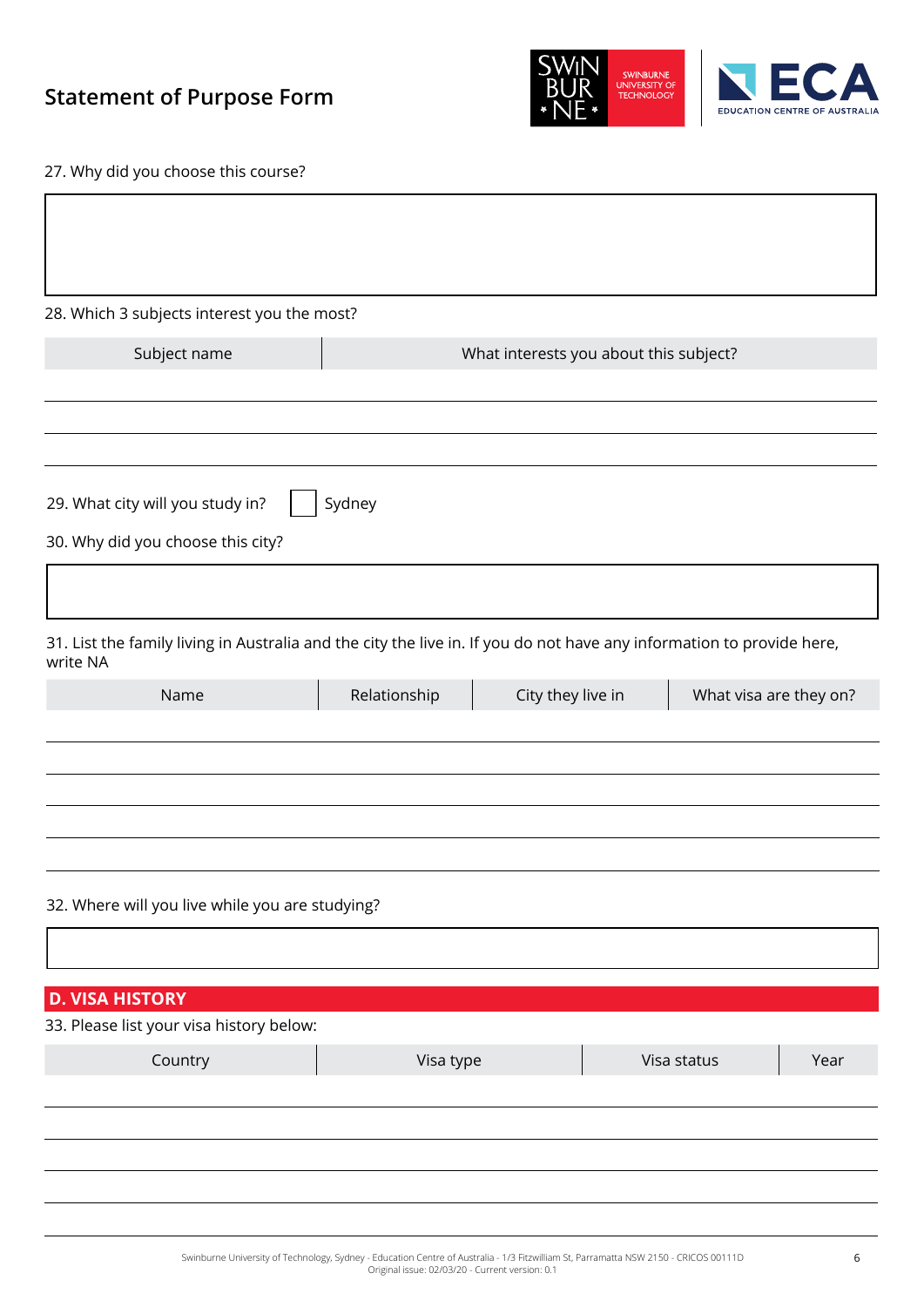



34. If you have a history of visa rejections or non-compliance, please provide information to support why this will not be an issue moving forward.

35. Please list your family visa history below:

| -<br>-       | -       |           |             |      |
|--------------|---------|-----------|-------------|------|
| Relationship | Country | Visa type | Visa status | Year |
|              |         |           |             |      |
|              |         |           |             |      |
|              |         |           |             |      |
|              |         |           |             |      |
|              |         |           |             |      |

### **E. VALUE OF THE COURSE TO YOUR FUTURE**

36. How does this course fit with your study / employment history?

37. How will this course benefit your future?

38. What will you do when you finish this course?